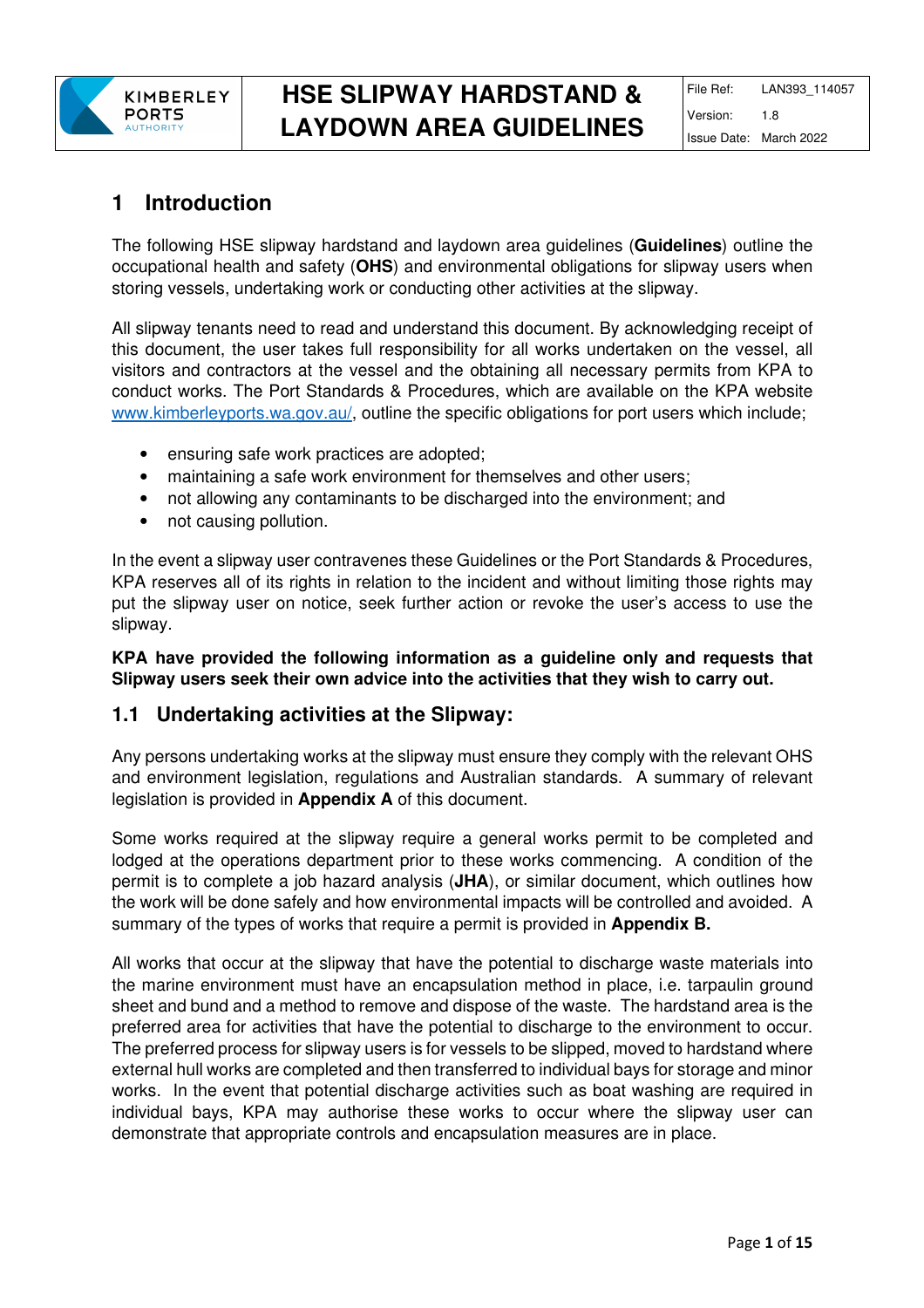

The slipway is a contaminated site that has been classified as remediated – restricted use and has been deemed suitable for continued use as a commercial slipway and boat storage yard. The contaminants found from soil samples include; hydrocarbons (such as from diesel or oil), metals, organochlorine pesticides, metals and asbestos-containing materials (ACM). The ACM was detected in fill materials which is contained beneath a capping layer of compacted gravel cover.

A range of remediation works has been undertaken at the site including; installation of 100mm layer over a large proportion of the site, levelling of gravel pavement to designated drainage outlet locations and formalisation of drainage outlets. There is also asbestos signage at the Slipway advising of the presence of asbestos on site.

Slipway Users should not disturb the ground or armour wall. If works involving disturbing the ground are required, appropriate procedures and controls must be in place and the activity must be approved by KPA prior to the works commencing.

## **2 General Guidance for Slipway use**

Slipway users are required to comply with the following:

- ensure only authorised personnel have access to the slipway area;
- slipway users shall ensure that all rubbish and trade waste is removed by the individual and not to be left, stored or abandoned on site. Note: KPA does not provide waste facilities at the slipway;
- good housekeeping practices must be complied with on site. This includes ensuring the site is clean and tidy, that items are stored appropriately when not in use, that items cannot be displaced during extreme weather conditions and that items cannot leak resulting in contamination to the site;
- not undertaking any activity which disturbs the soil or any excavation activities. This type of activity may only occur if the slipway user has supporting documentation that addresses how asbestos and contamination issues at the slipway will be managed and has received specific approval by KPA;
- all hazardous substances, chemicals and paints must;
	- o be used in compliance with the safety data sheet (**SDS**);
	- o cannot be stored at the slipway;
	- o when in use must be handled and stored appropriately, i.e. in a bund to prevent spillage; and
	- o must be disposed of appropriately;
- if vessels are being cleaned of marine growth a system to capture the residue and growth must be implemented and then the waste appropriately disposed of. For example a tarp/shade cloth could be laid below the craft to capture all waste;
- if vessels are being maintained then a system to capture any waste for example paint flecks, metal swarf etc. must be implemented and the waste appropriately disposed; and
- if vessels are being maintained using chemicals, acid or detergents then a system to capture the liquid must be installed. For example, a plastic bunded plastic sheet could be laid below the vessel and the liquid then collected and disposed of to an approved waste removal specialist.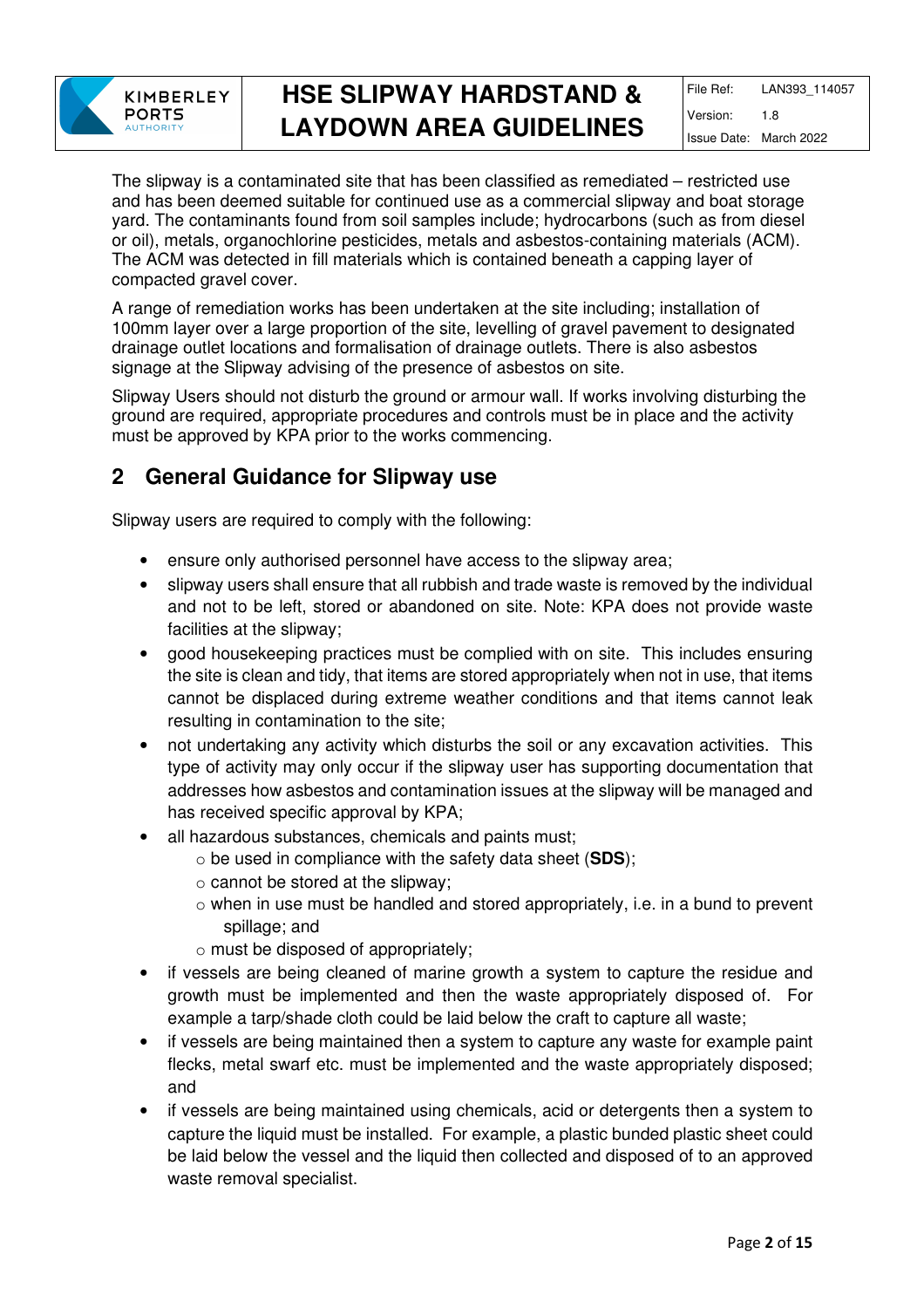

In addition, KPA's Alcohol and Other Drugs Procedure applies at the slipway which includes that the consumption of alcohol and other drugs at the slipway is prohibited, that persons at the slipway are required to be in a fit state to work and that they may be required to participate in screening when required.

Smoking can only occur in the designated smoking area at the slipway which is located near the entrance of the slipway.

### **2.1 Reporting HSE Hazards, Incidents and Emergencies**

To report a hazard contact KPA via:

- Email: operations@kimberleyports.wa.gov.au ;or
- KPA Office during office hours (08) 9194 3100.

To report an incident or emergency contact KPA via:

- On-call officer 0417 173 679; or
- Gatehouse 0419 044 765.

If you are involved in or witness an incident you must report this to KPA as soon as possible. If you identify a safety, health or environment hazard on KPA lands, if possible fix the hazard and then report it to KPA. If it is not possible to fix the hazard straight away do the following:

- alert others to the hazard and if appropriate consider ceasing work until the area can be made safe;
- alert KPA of the hazard:
- isolate the area through barricades or tagging out equipment;
- if appropriate use signage; and
- report the hazard to KPA and detail the actions already taken and suggest possible solutions.

In the event of spill:

- stop the source (if safe to do so);
- prevent it from running to other areas, stormwater drains or off-site;
- clean-up the spill. Note if there are contaminated soils this must be reported to KPA prior to removing the contaminated soils; and
- report the spill to KPA.

KPA has a First Aid unit at the KPA gatehouse which has a defibrillator, an emergency response first aid pack and an oxy port.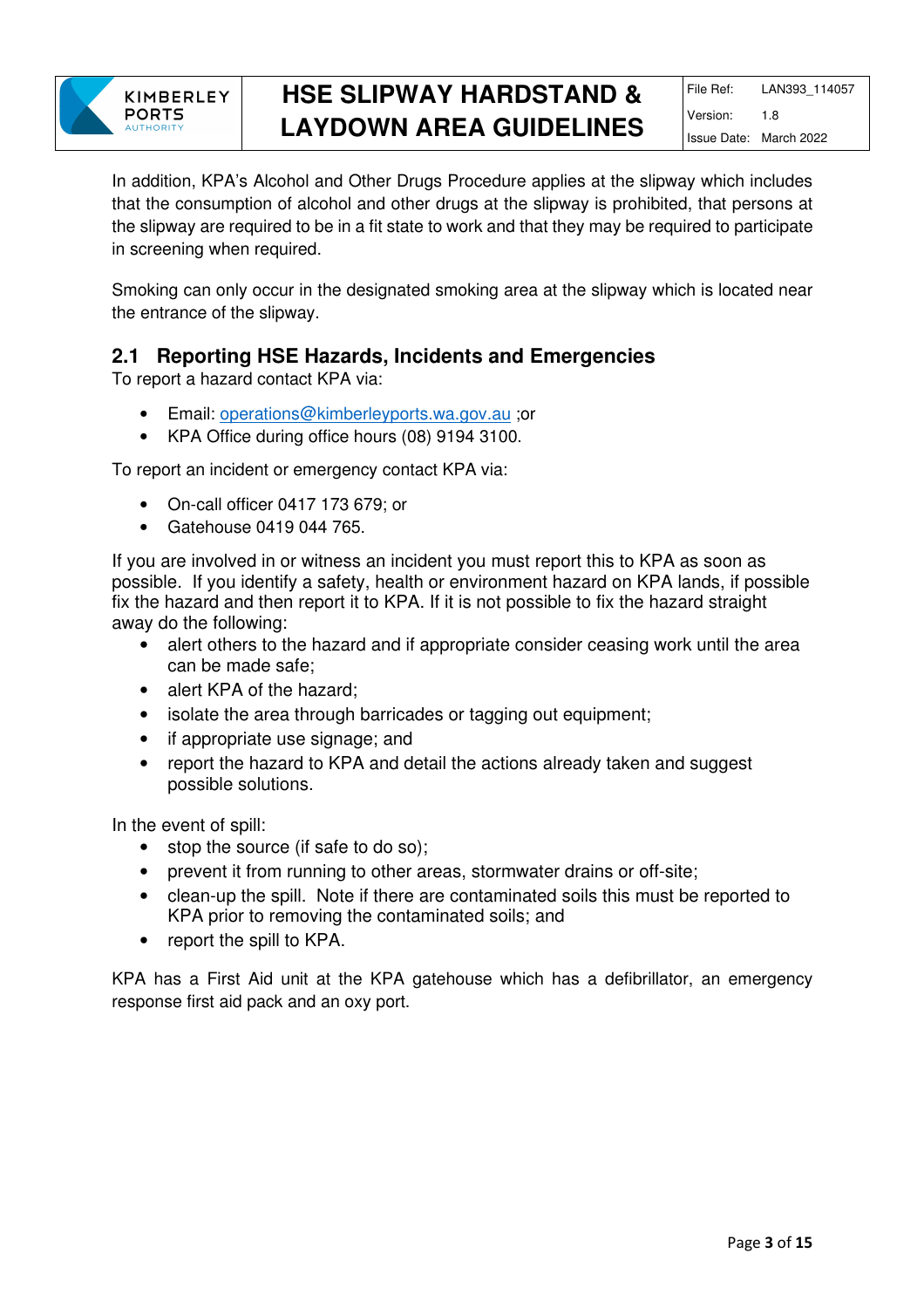

## **3 Guidance for specific slipway activities**

### **3.1 Filling Fuel Tanks**

Filling of fuel tanks is prohibited in the slipway area, unless undertaken by a licensed provider. Closed containers of fuel may be taken off or on board but transference from one container, or tank, to another is forbidden within the Slipway.

All fuel transported within the slipway area should be done so in accordance with relevant legislation, including

- contain all fuel transported within the slipway area in tanks or jerry cans that comply with Australian and New Zealand Standard AS/NZS 2906;
- ensure the fuel container lid seals securely and is unable to shake loose during transport;
- where transport inside a vehicle is necessary, ensure the fuel container is securely restrained on the floor and ventilation is provided; and
- locate a spill response kit in the slipway area for the management of fuel spills.

### **3.2 Boat washing**

When washing boats, operators must ensure they do not discharge any pollutants listed in the Environmental Protection (Unauthorised Discharges) Regulations 2004 onto the slipway hardstand or into the marine environment, e.g. hydrocarbons, degreasers. Any pollutants classified as dangerous goods in the Dangerous Goods Safety (General) Regulations 2007 must be controlled, transported and disposed of correctly in accordance with the Dangerous Goods Safety Act 2004.

The following measures should be undertaken when boat washing:

- oil, fuel and dirt should be wiped from the engine as much as possible before cleaning;
- outboard motors should be washed and rinsed in a work area where the run-off into a fully encapsulated area on top of a sealed surface;
- where possible, boat decks should be rinsed with water only;
- it is recommended that environmentally sensitive detergents only (e.g. low phosphate, biodegradable) are used;
- boats with antifouling material applied to the hull may only be washed down in the over the hardstand area on the slipway, unless authorised by KPA;
- only wash boats on the slipway with bunded encapsulation in place. This work is to be done over the hardstand area, unless authorised by KPA; and
- keep water use to a minimum when washing boats.

### **3.3 Surface preparation and cleaning**

#### **3.3.1 Removal of antifouling paint**

Antifouling coatings are applied with the aim of either inhibiting the settlement or the attachment of marine biota to vessel hulls. Marine biota settlement is inhibited through the application of paints containing toxic chemicals, such as or copper (application of tributyltin (TBT) and Irgarol is banned on recreational vessels), which are leached into the water column. Inhibiting the attachment of marine biota is achieved by coating vessel hulls with silicon or other chemicals containing non-stick surface bound properties. Conventional antifouling paints contain biocides that are harmful to marine life. The removal of antifouling paints results in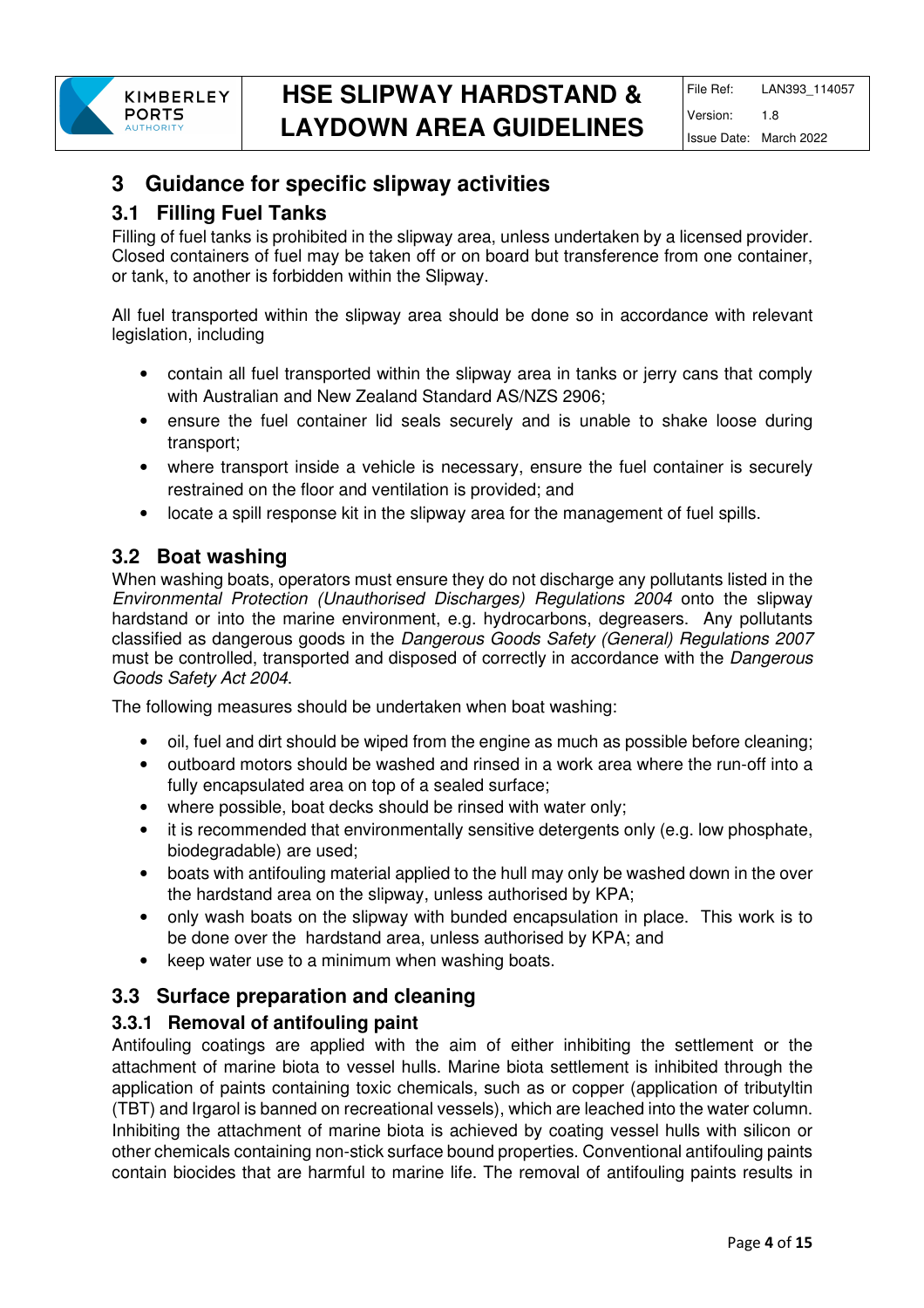

paint debris, sludge, dust and other particles that may contribute towards water, soil and/or air pollution in the absence of appropriate environmental management measures.

The following recommendations apply to the general removal of antifouling paint:

- paint removal activities should always take place with bunded encapsulation in place to ensure that the paint residues are collected and disposed of properly and are not washed into the water. This work is to be done over the hardstand area on the slipway, unless authorised by KPA;
- it should be assumed that any removed antifouling coating:
	- is contaminated with biocides;
	- mav contain TBT or lead based compounds; and vessels constructed before the 1970s may possibly comprise a variety of hazardous chemicals including arsenic, mercury and DichloroDiphenylTrichlorethane (**DDT**)

Therefore, antifouling coating should be removed within a controlled environment and within areas that have equipment for collection of potentially contaminated wastes. Contaminated waste must not be stored on site;

- before removing antifouling paint, it is recommended that the person should be aware of the formulation and type of antifouling paint to be removed, as the paint wastes may be considered hazardous. If uncertain about the formulation and type of the paint wastes, it is recommended that you dispose of paint wastes in accordance with the Australian Standards and the products "safety sheet" provided by the manufacturer; and
- antifouling coatings should not be burnt off as this may generate highly toxic emissions.

If the paint being removed contains more than 0.5% lead content then the area being cleaned should be totally encapsulated with a waterproof membrane and operators working inside the encapsulating membrane should be completely protected from contact with all wastewater.

#### **3.3.2 Removal of biological hull foulants and marine biota**

Marine pests are often present on the hull of vessels and when marine biota is removed can result in odours. There may be a water quality impact if disposed of in the marine environment.

Removal of biological hull foulants and marine biota can only occur with bunded encapsulation in place. This work is to be done over the hardstand area, unless authorised by KPA. When removing biological hull foulants and marine biota from boats, operators must ensure they do not discharge any pollutants listed in the Environmental Protection (Unauthorised Discharges) Regulations 2004 onto the slipway hardstand or into the marine environment, e.g. chemicals used to remove biological hull foulants and marine biota. Measures should be implemented to contain and dispose of biological material removed from vessels if undertaken on the slipway. Solids should be disposed of at the Shire of Broome Waste Management Facility. Use environmentally sensitive detergents when removing hull foulants and marine biota.

Any pollutants classified as dangerous goods in the Dangerous Goods Safety (General) Regulations 2007 must be controlled, transported and disposed of correctly in accordance with the Dangerous Goods Safety Act 2004.

If it is suspected that an introduced marine pest has been found outside known existing locations during removal of biological hull foulants from a vessel, report the finding to the Department of Fisheries.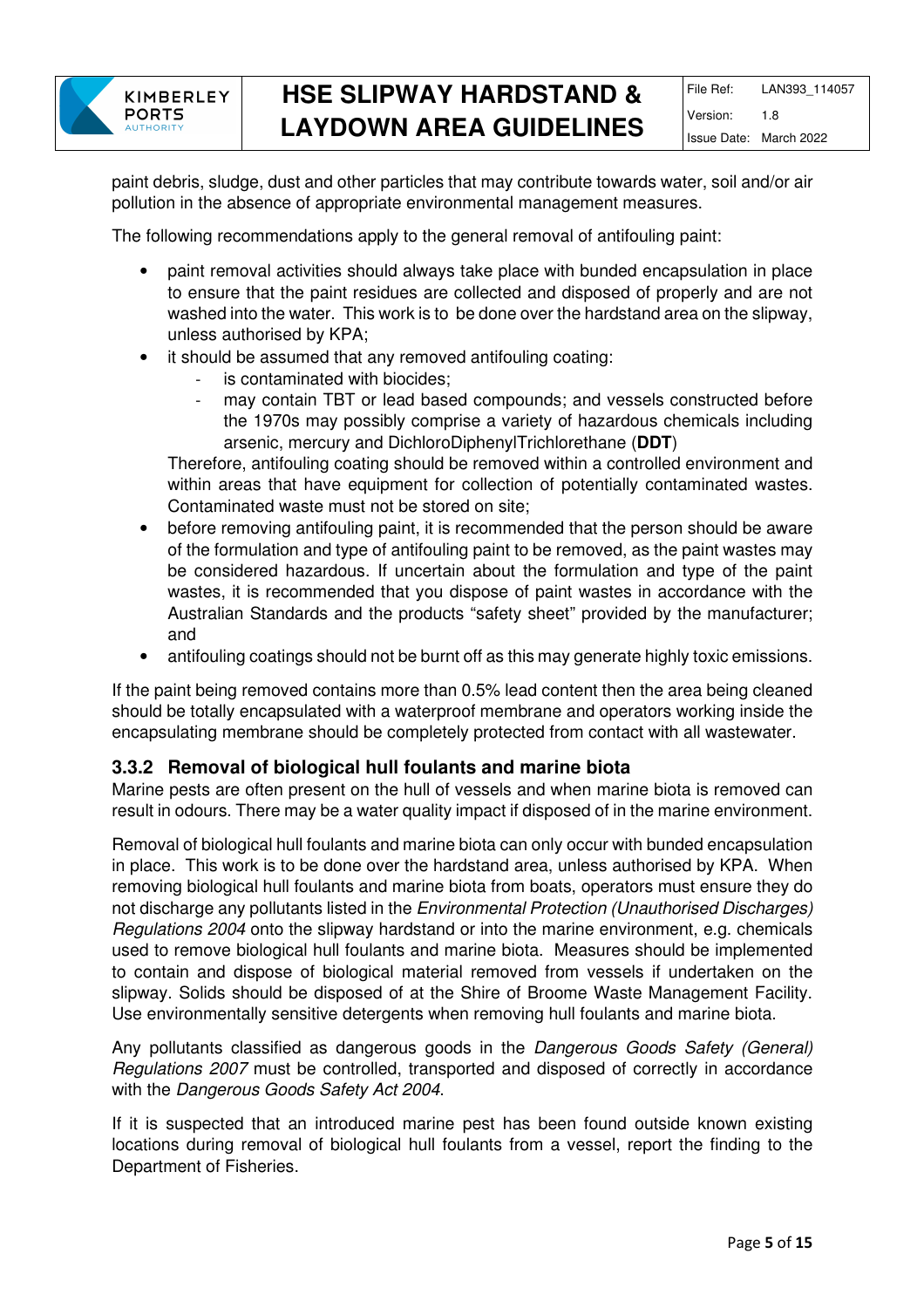### **3.3.3 Manual and mechanical scraping, scrubbing and cleaning**

Hull and deck sanding and scraping produces a range of solid wastes, including paint chips, dust and other hull and deck sweepings. Pollution prevention and control measures should be adopted to avoid the release of contaminants into marine waters, bottom sediments, soil and air.

Sanding and scraping:

- mechanical buffing, scraping and manual scraping methods are recommended over pressure water blasting for hull cleaning as they allow the solid wastes to be swept or vacuumed up for disposal.
- sanders, grinders and other power tools should be fitted with dust extraction and collection systems.
- tarpaulins or rigid sheeting should be placed under the boat area being scraped or sanded to catch the paint scrapings and dust.
- work area should be vacuumed or swept regularly. Be aware of weather by wind, rain and water runoff.
- when hull repair and maintenance works are completed, the work areas must be cleaned up by the owner or contractor and wastes should be stored and disposed. If KPA staff are required to tidy/clean up after contractors or members a fee may be charged.

Scrubbing and using chemical cleaners:

- detergents, degreasers, strong acid or alkaline cleaning agents can be toxic to marine life, so chemicals should only be used for severe staining that cannot be removed by water or biological sensitive cleaners.
- chemicals should not be used where they can directly enter the water. Wherever possible, rags or a brush should be used instead.
- corrosion and rust removers are strong acids and should follow manufacturers' recommended instructions before use. Refer to manufacturers data sheets.
- use of degreasers should be avoided as emulsified oils are harder to trap and treat.
- it is recommended that:
	- water-based or biodegradable strippers, cleaners and degreasers are used;
	- phosphate free detergents are used wherever possible and scrubbed with a soft brush to absorb the detergent;
	- biodegradable spray-type cleaners that do not require rinsing are used.

#### **3.3.4 Pressure water blasting**

The use of water-based pressure cleaners to clean the exterior of boats has the potential to cause environmental harm. High-pressure water blasting also presents containment problems caused by the wide dispersion of biological and physical materials removed from the vessel hull during the cleaning process.

Pollutants and contaminants originating from pressure water blasting activities include:

- chemicals and additives, including detergents, solvents, caustic or acids, used in the cleaning solution;
- materials removed from the cleaning surface including biological hull foulants, antifouling paint sludge, dirt, oil and grease; and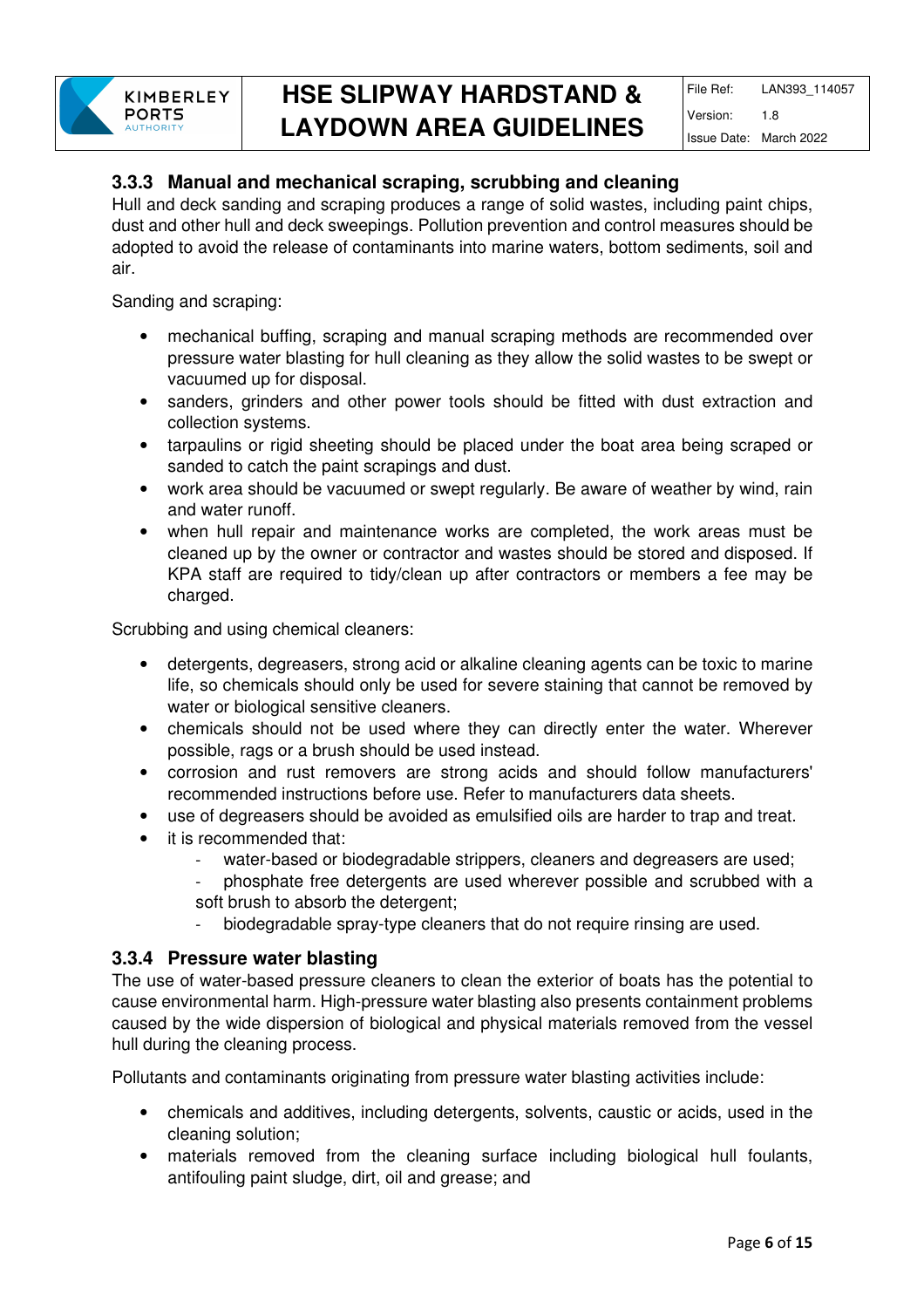

• compounds produced as a result of reactions between the cleaning solution and the materials removed from the boats.

It is therefore important to prevent pollutants originating from pressure water blasting activities from entering the environment to the maximum extent practicable by:

- only conducting pressure water blasting activities with bunded encapsulation in place. This work is to occur over the hardstand area on the slipway, unless authorised by KPA;
- before commencing with pressure water blasting activities, the work surface should be clean (i.e. free from loose material) and all solids should be swept up and binned'
- moveable waterproof screens should be located alongside and behind the people operating the hull water blasting to prevent spray drift from escaping from the work area and settling on freshly completed work on vessels or motor vehicles in the area;
- pressure water blasting operations should be avoided during windy conditions;
- minimise the amount of wastewater produced during pressure water blasting by recycling and reusing the water, if practical; and
- high temperature water rather than chemicals should be used for cleaning activities.

If the surface to be cleaned contains paint with more than 0.5% lead content then the area being cleaned should be totally encapsulated with a waterproof membrane and operators working inside the encapsulating membrane should be completely protected from contact with all wastewater.

When pressure water blasting boats, operators must ensure they do not discharge any pollutants listed in the Environmental Protection (Unauthorised Discharges) Regulations 2004 onto the slipway hardstand or into the marine environment, e.g. cleaning solutions containing solvents and/or acids, materials removed from boats such as oil and grease. A tarpaulin should be placed under the boat when water blasting if using cleaning solutions containing solvents, acids or other dangerous goods.

Any pollutants classified as dangerous goods in the Dangerous Goods Safety (General) Regulations 2007 must be controlled, transported and disposed of correctly in accordance with the Dangerous Goods Safety Act 2004.

#### **3.4 Surface coating.**

#### **3.4.1 Painting of Vessels**

Painting vessel hulls and applying topside coatings may result in the concentrated release of harmful vapours and liquids. Wastes generated by painting activities are considered hazardous where they contain solvents and/or heavy metals.

Spray painting is only permitted at the slipway under strict rules on top of the manual painting guidelines which include:

- Slipway Spray Painting Permit approved by KPA
- JHA with details of how activity will be performed safely
- Full encapsulation of areas being spray painted.
- Vessel cordoned off in spray painting area with signage to warn other users.
- Weather and wind parameters
- Painting only by KPA authorised & qualified painters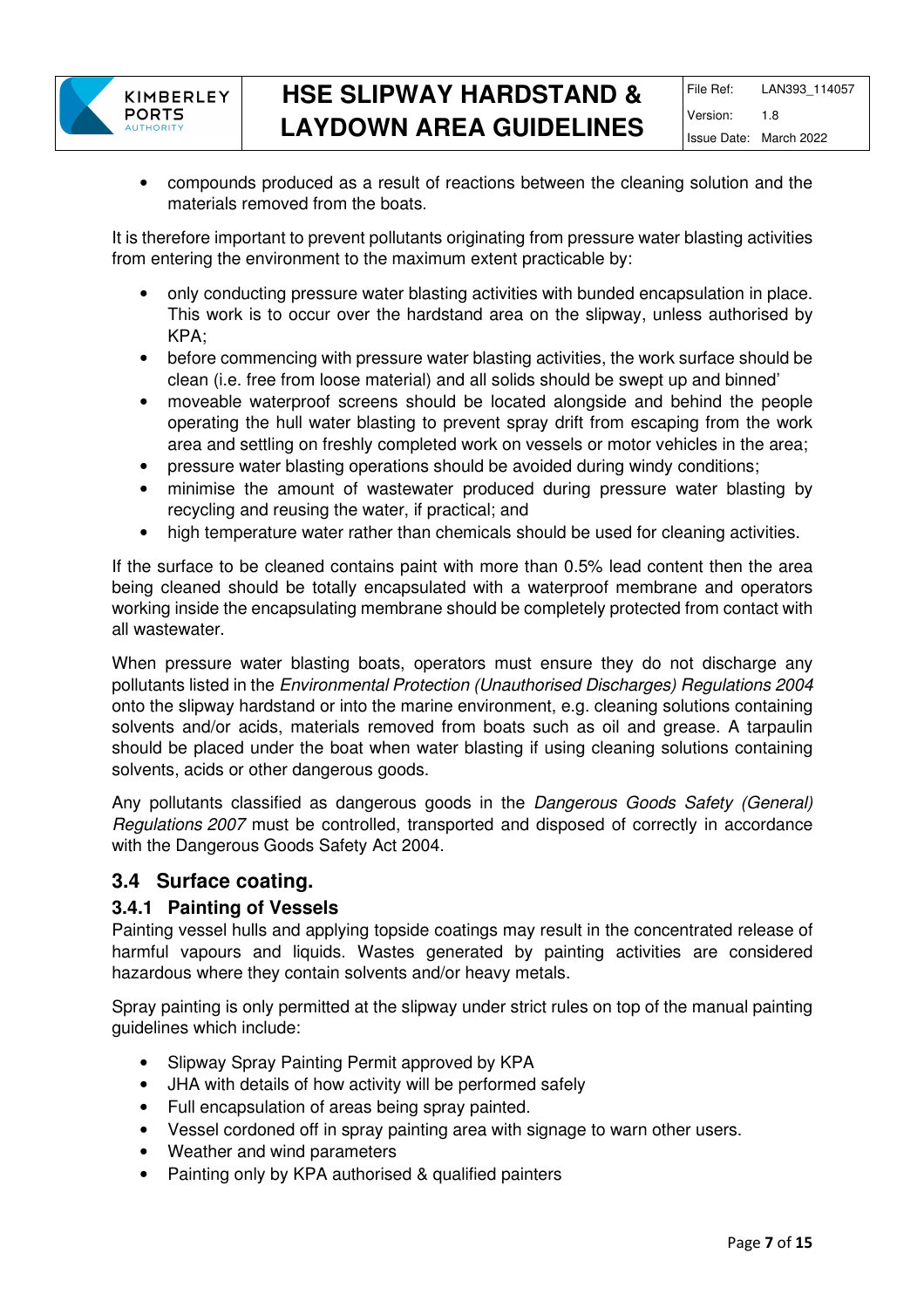

• Legal liability acknowledgement by vessel owner undertaking the works.

The following is suggested to reduce the potential for paint products, including the release of harmful vapours, from entering the environment.

- manual painting, using brushes and rollers is permitted.
- the application of TBT or Irgarol is banned. This ban applies from 1991 in WA;
- the ANZECC Code of Practice for Antifouling and In-Water Hull Cleaning and Maintenance is available online www.daff.gov.au/animal-plant-health/pests-diseasesweeds/marine-pests/anti-fouling-and-inwater-cleaning-guidelines;
- before applying antifouling paints, consideration should be given on using alternative technologies, particularly those that rely on the coating's physical properties rather than its toxicity to prevent fouling;
- mix or preparation of antifouling paints on sites should be avoided at the Slipway;
- paints should be mixed in drip trays under cover and in a sealed, bunded and well ventilated area;
- tarpaulins/drop sheets should be spread under the entire boat work area to collect wastes and prevent paint drips and spills from entering the marine/land environment;
- spilt paint (particularly water-based paint) should be cleaned and the remaining paint should be allowed to dry rather than washing it;
- when cleaning up after painting, it is suggested to wipe/squeeze as much paint as possible from the brushes, trays and rollers back into the paint tin for future use;
- excess paint should be painted out onto an absorbent material such as an old rag or newspaper, and it should be allowed to dry before disposal;
- when using containers filled with water to clean water based paint from brushes and rollers, the paint solids should be allowed to settle by leaving the container overnight;
- empty paint and thinner containers should be allowed to air-dry before disposal;
- all paint waste, particularly antifouling paint waste, should be disposed by a license chemical waste collector;
- ensure manual painting of boats takes place at least 50 metres from the tide line;
- consider using less toxic materials, e.g., water-based paints and biodegradable paint strippers/cleaners;
- switch to long-lasting, low toxicity antifouling paints; and
- locate a spill response kit in the slipway area for the management of paint spills.

#### **3.4.2 Abrasive/Grit Blasting**

Abrasive or grit blasting activities are only permitted at the slipway when conducted by a licensed provider and the works are authorised by KPA prior to commencing works.

#### **3.4.3 Fibre glassing**

Fibre glassing activities are a source of hazardous volatile emissions to the environment. Acetone (a solvent used to clean tools and other surfaces contaminated with resin) and styrene (the volatile component of the polyester resin) are the largest contributors of volatile emissions caused by fibre glassing activities. Fibreglass trimming, grinding, sanding and drilling activities may also give rise to air pollution in the form of dust and other particulate emissions.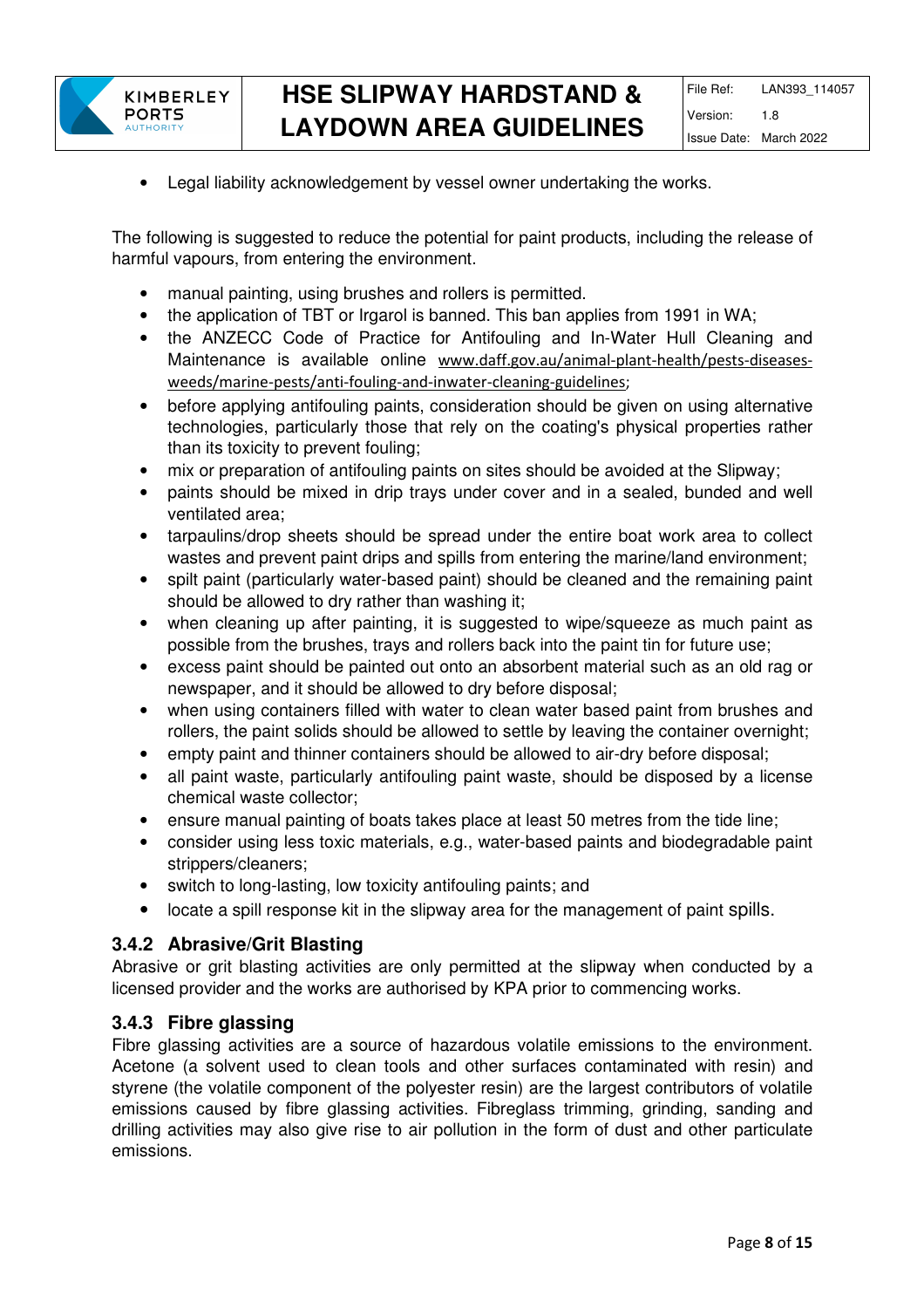

Persons undertaking fibre glassing activities must ensure that the products they are using comply with the following:

- any pollutants classified as dangerous goods in the Dangerous Goods Safety (General) Regulations 2007 must be controlled, stored, transported and disposed of correctly in accordance with the Dangerous Goods Safety Act 2004; and
- some substances used in fibre glassing (e.g. methyl ethyl ketone peroxide) are not compatible for storage in the same location as flammable and other dangerous goods (e.g. fuel).

When engaging in fibre glassing activities, slipway users must ensure they do not discharge any pollutants listed in the Environmental Protection (Unauthorised Discharges) Regulations 2004 onto the slipway hardstand or into the marine environment, e.g. solvents, resins, styrene. The following actions are suggested to protect air quality and minimise volatile solvent and particulate emissions, and to protect water quality and prevent landfill contamination by ensuring proper disposal of hazardous wastes:

- a tarpaulin should be placed under work areas during fibre glassing to contain spilt resins etc.;
- recommended methods include working in an enclosed area with ventilation. If dust produced during fibre glassing work cannot practicably be contained in an enclosed and
- ventilated area, consider establishing buffers instead;
- hand lay-up methods are approved only as hand lay-up releases less styrene. Note: spray gun application methods are not permitted;
- The amount of grinding and sanding should be reduced as much as possible by trimming with a knife or mechanical cutter when articles have solidified but not yet hardened;
- surface finishing (sanding and washdown) shall only be done over the hardstand area, unless authorised by KPA;
- surface finishing (sanding and washdown) should not be done in areas where the resultant waste (fine dust particles) may contaminate soil, storm-water or the marine surface waters;
- containers of resins and solvents should be kept in areas that are capable of containing spills and Containers of resins and solvents should be kept closed when not in use
- for fibre glassing waste management:
	- o all sanding and grinding dusts must be securely wrapped prior to disposal; and
	- $\circ$  all contaminated and spent solvents used to clean equipment must be collected in a sealed drum or container for disposal by a licensed chemical waste collector.

### **3.5 Welding and metal fabrication**

Welding activities may contribute towards air pollution and cause metal contamination of soil, storm-water and marine waters through the generation of airborne dusts and the emission of fumes and smoke.

When undertaking welding and metal fabrication activities, operators must encapsulate as best as possible and ensure they do not discharge any pollutants listed in the Environmental Protection (Unauthorised Discharges) Regulations 2004 onto the slipway hardstand or into the marine environment, e.g. metals.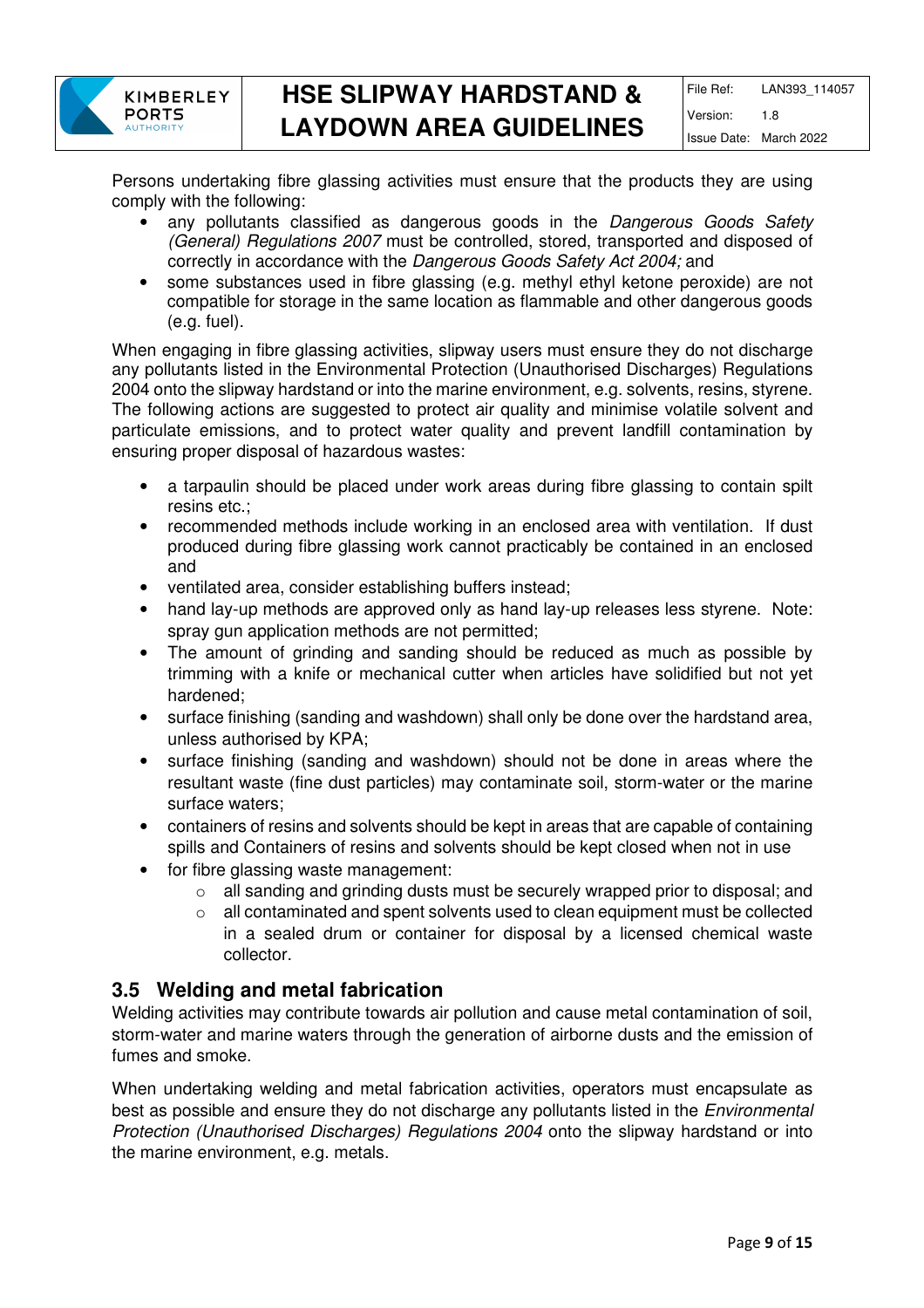

Any pollutants classified as dangerous goods in the Dangerous Goods Safety (General) Regulations 2007 must be controlled, transported and disposed of correctly in accordance with the Dangerous Goods Safety Act 2004.

Pollution prevention measures should be adopted and the following is suggested:

- welding and thermal cutting activities should be conducted in a well ventilated area;
- all metal cutting operations should be conducted in a screened area to minimise the horizontal dispersion of metal fragments
- use of oxy-acetylene torches should be kept away from possible ignition sources such as oils, grease and rubber to avoid accidental combustion and the generation of dangerous fumes and smoke;
- dust and grinding wastes should not be accumulated where they may cause a nuisance to neighbours or be washed into storm-water drains or the receiving marine environment;
- all dusts and other grinding wastes should be securely wrapped prior to disposal and filings should be swept or vacuumed; and
- hot work practices should be adopted for all welding jobs, i.e. two people present, fire extinguishers nearby.

#### **3.6 Engine maintenance and repair**

Engine maintenance and repair activities can result in spills and leaks that are costly to clean up, degrade water quality and threaten aquatic plant and animal life.

The following measures are recommended to prevent or minimise the adverse environmental impacts associated with engine service and repair activities.

General engine maintenance:

- absorption materials must be placed in bilge/under motors to trap oil/fuel leaks, particularly in vessels with automatic bilge pumps;
- engines should be maintained regularly to prevent oil and fuel leaks to the bilge.
- a drip tray or groundsheet should be used under the engine to collect oil, grease, solvents or detergents;
- when cleaning the drip tray or groundsheet, methods that do not result in water or soil contamination should be used;
- adequate supplies of absorbent materials and other rags should be kept for cleaning up small fuel spills; and
- locate a spill response kit in the slipway area for the management of hydrocarbon spills.

Cleaning engine parts:

- parts cleaning and degreasing should take place in a properly designated wash bath provided by the slipway user;
- where possible, engine parts should be cleaned with a brush rather than with solvents or aqueous degreasers such as alkaline or caustic soda; and
- water-based or biodegradable strippers, cleaners or degreasers should be used wherever possible.

Replacing engine parts and oils: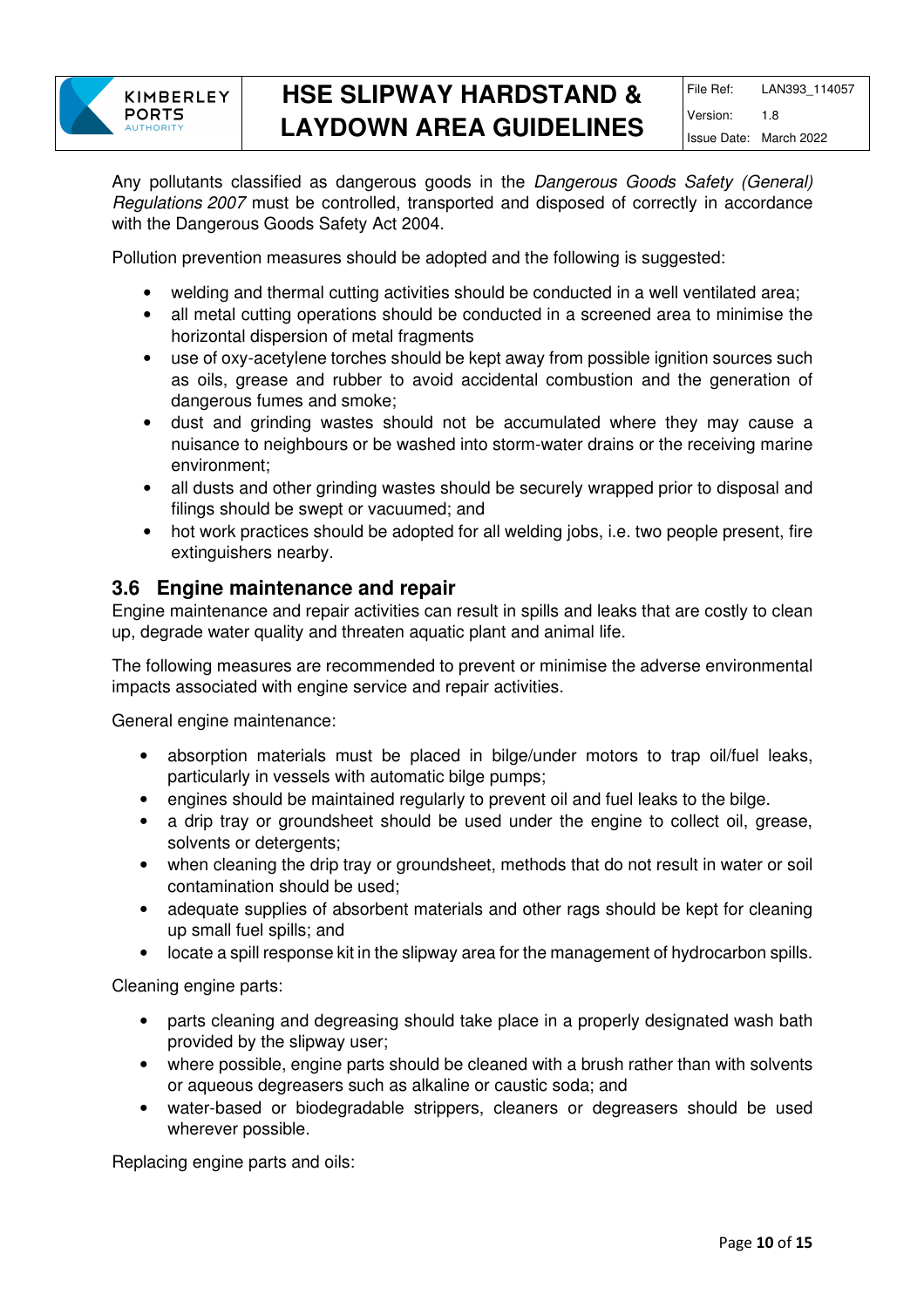

- old or damaged batteries which are intended for recycling should be disposed of appropriately;
- mercury switches, thermostats and fluorescent tubes should be collected and packaged for disposal by a licensed chemical waste collector;
- bilge water should not be pumped onto the slipway if it contains high concentrations of hydrocarbons or other wastes including sanitary and detergent wastes;
- all waste grease, sump oil, contaminated bilge water and waste oil filters should be collected for recycling or disposal by a licensed chemical waste collector; and
- drain oil filters before disposal.

### **3.7 Crane and Lifting Operations**

- All crane operations conducted at the Slipway require an approved General Works Permit from KPA prior to commencing.
- Permit to include a crane lift plan submitted by the crane operator.
- All crane operations require area to be cordoned off and sign posted.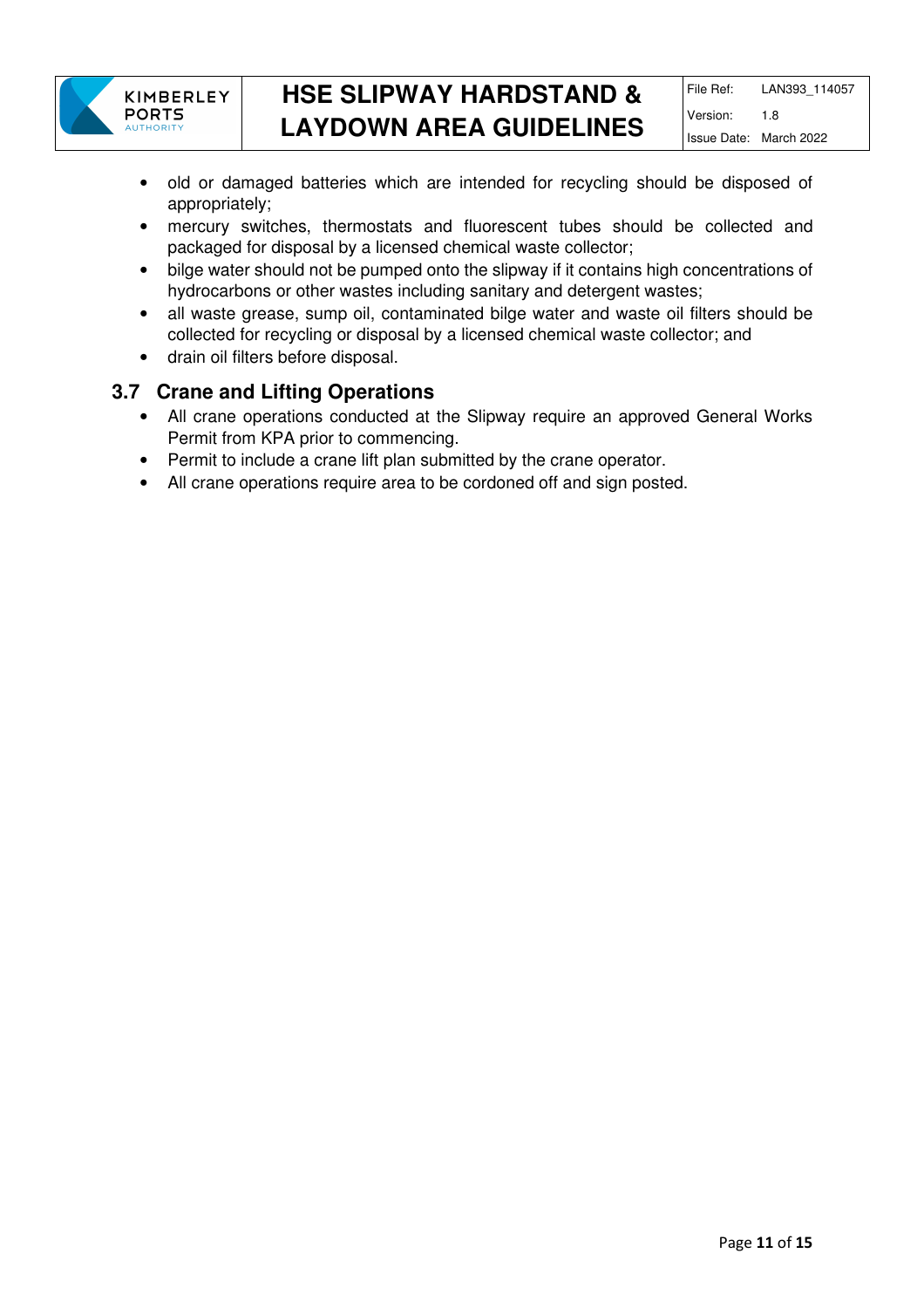

### **Appendix A** Summary of relevant legislation and guidelines

| Legal or other requirement                                                        | <b>Relevance to slipway area</b>                                                                                                                                                                                                                                                                                                                                                                                                                                                                                                               |
|-----------------------------------------------------------------------------------|------------------------------------------------------------------------------------------------------------------------------------------------------------------------------------------------------------------------------------------------------------------------------------------------------------------------------------------------------------------------------------------------------------------------------------------------------------------------------------------------------------------------------------------------|
| Port Authorities Act 1999 (WA)                                                    | Operation of the slipway must comply with management measures<br>described in the KPA environmental management plan (EMP) 2015-2016,<br>Version 8.0_101950.                                                                                                                                                                                                                                                                                                                                                                                    |
| Environmental Protection (Metal Coating)<br>Regulations 2004 (WA)                 | Must comply with metal coating and waste disposal procedures<br>described in the regulations.                                                                                                                                                                                                                                                                                                                                                                                                                                                  |
| Environmental<br>(Unauthorised<br>Protection<br>Discharges) Regulations 2004 (WA) | Discharge to the environment of any of the following is prohibited:<br>acid with a pH less than 4;<br>٠<br>alkali with a pH more than 10;<br>animal waste;<br>٠<br>oil, fat or grease;<br>compounds or solutions of cyanide, chromium, cadmium,<br>٠<br>lead, arsenic, mercury, nickel, zinc or copper;<br>degreaser;<br>٠<br>detergent, engine coolant or engine corrosion inhibitor;<br>food waste;<br>laundry waste;<br>mineral oil;<br>organic solvent;<br>paint;<br>petrol, diesel or other hydrocarbon;<br>٠<br>sediment or sewage.<br>٠ |
| Dangerous Goods Safety Act 2004 (WA)                                              | All reasonably practicable measures must be taken to store,<br>٠<br>handle or transport dangerous goods so that risks to people,<br>property and the environment are minimised.                                                                                                                                                                                                                                                                                                                                                                |
| Safety<br>Dangerous<br>Goods<br>(General)<br>Regulations 2007 (WA)                | $\bullet$<br>Defines dangerous goods that require management under<br>the Dangerous Goods Safety Act 2004 (WA).                                                                                                                                                                                                                                                                                                                                                                                                                                |
| Dangerous Goods Safety (Goods in Ports)<br>Regulations 2007 (WA)                  | The handling and transport of dangerous goods in port areas<br>$\bullet$<br>must comply with Australian Standard AS 3846-1998.<br>A Dangerous Goods Declaration must be submitted to the<br>٠<br>Harbourmaster for approval for all vessels carrying or<br>intending to load hazardous cargoes.<br>Dangerous goods must be stored according to the procedures<br>$\bullet$<br>prescribed in the regulation.                                                                                                                                    |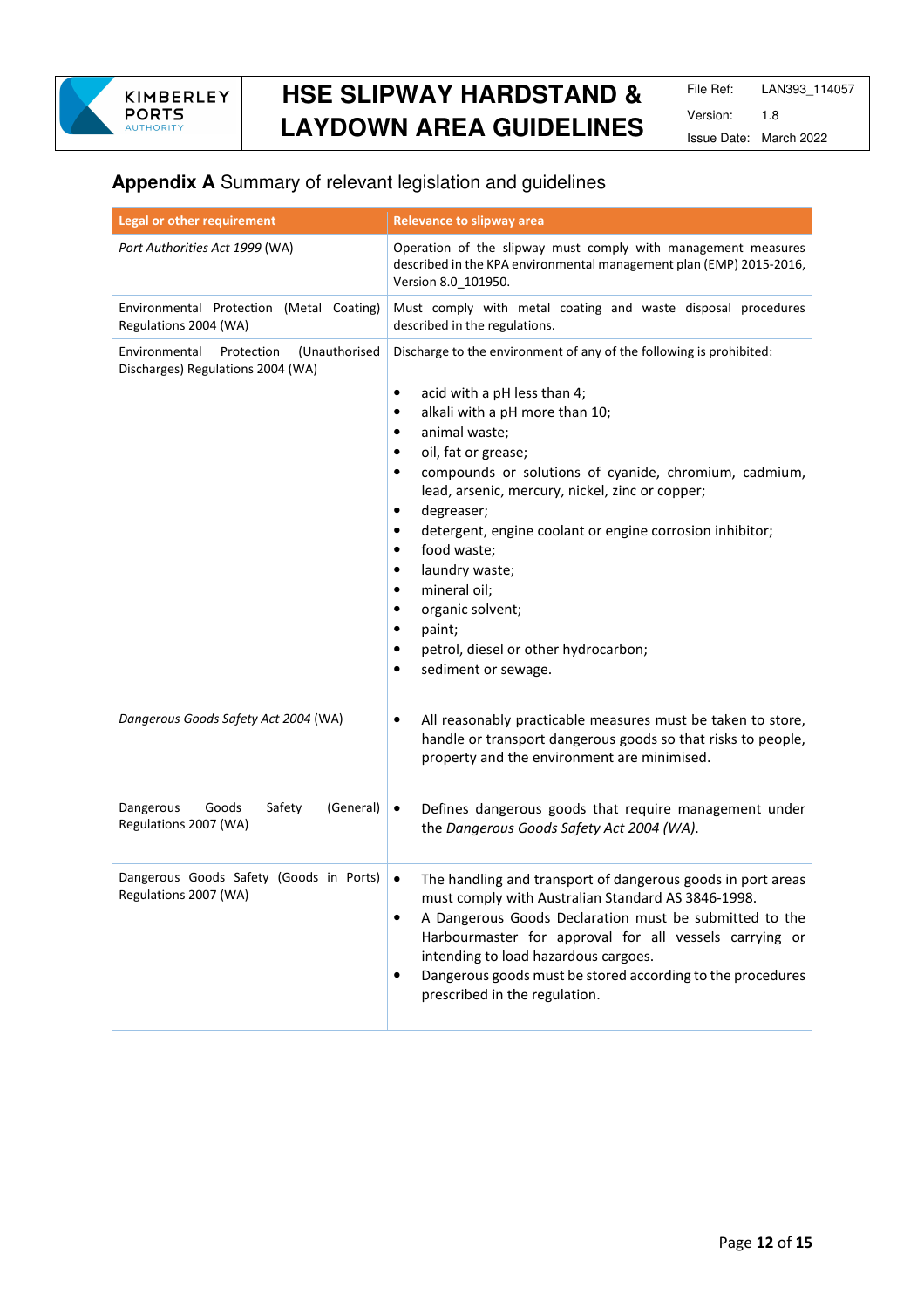

#### **Appendix B Summary of Permitted Slipway Activities**

To minimise the environmental impacts at the slipway the following activities are not permitted:

- Spray painting;
- •Abrasive/Grit Blasting, unless undertaken by a licensed provider and authorised by KPA prior to the works being undertaken;
- •Activities which involve disturbing the soil at the slipway, unless authorised by KPA prior to the works being undertaken; and
- $\bullet$ Filling fuel tanks, unless undertaken by a licensed provider.

The following tables outline the permitted activities at the slipway and whether they are to be undertaken on the hardstand. The tables also provide information on the potential environmental risks and receptors associated with each task, the permits required and the controls in place that slipway users must comply with.

The vessel owner or delegate has overall responsibility to ensure all works are carried out safely and with the necessary permits in place. If permits are not in place, all works must cease until rectified.

**Table 1:** Activities to be undertaken over the Hardstand Area), unless authorised by KPA. Note: if the works identified in Table 1 are required to be done in individual bays then the controls specified below must be met at a minimum and the slipway user must demonstrate to KPA the method of carrying out the works. KPA may then authorise for these works to be done outside of the hardstand area.

| <b>Activity</b>         | <b>Environmental Risks</b> | <b>Controls and Guidelines</b>                                  | Permit required |
|-------------------------|----------------------------|-----------------------------------------------------------------|-----------------|
| Pressure water blasting | • Emission to land         | . Works must have bunded encapsulation.                         | • General Work  |
|                         | • Emission to waterways    | . Only permitted on the Hardstand, unless authorised by<br>KPA. |                 |
|                         |                            | • Do not discharge pollutants into environment.                 |                 |
|                         |                            | • Refer to section 3.3.4 of the Slipway Guidelines.             |                 |
|                         |                            | • JHA outlining HSE controls to be completed                    |                 |
| Boat Washing            | • Emission to land         | . Works must have bunded encapsulation.                         | • General Work  |
|                         | • Emission to waterways    | . Only permitted on the Hardstand, unless authorised by         |                 |
|                         |                            | KPA.                                                            |                 |
|                         |                            | . Do not discharge pollutants into environment.                 |                 |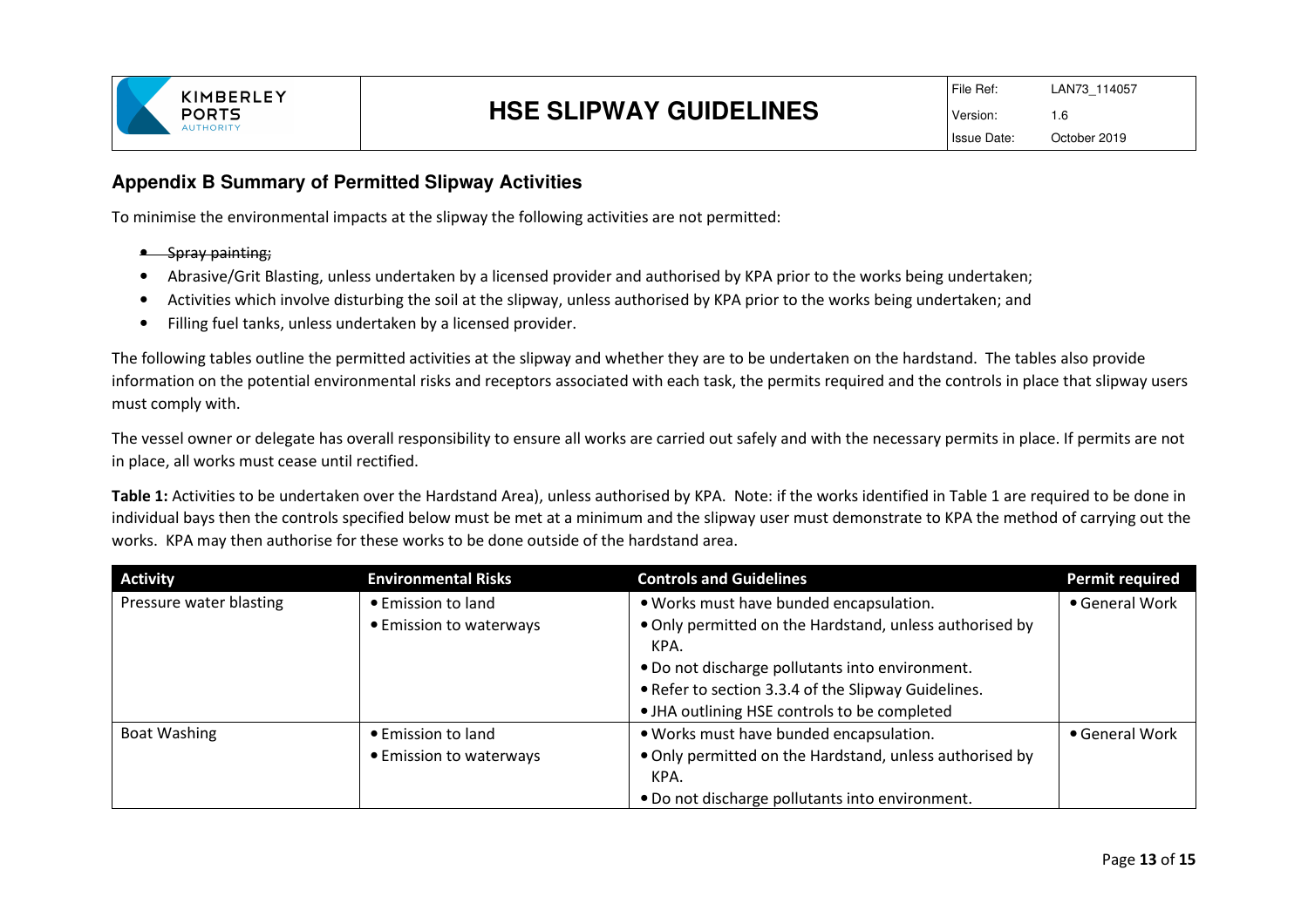

# **HSE SLIPWAY GUIDELINES**

| <b>Activity</b>              | <b>Environmental Risks</b> | <b>Controls and Guidelines</b>                                  | <b>Permit required</b> |
|------------------------------|----------------------------|-----------------------------------------------------------------|------------------------|
|                              |                            | . Refer to section 3.2 of the HSE Slipway Guidelines.           |                        |
|                              |                            | • JHA outlining HSE controls to be completed                    |                        |
| Removal of antifouling paint | • Emission to land         | . Works must have bunded encapsulation.                         | • General Work         |
|                              | • Emission to waterways    | . Only permitted on the Hardstand, unless authorised by<br>KPA. |                        |
|                              |                            | . Do not discharge pollutants into environment.                 |                        |
|                              |                            | • Refer to section 3.3.1 of the HSE Slipway Guidelines.         |                        |
|                              |                            | . JHA outlining HSE controls to be completed                    |                        |
| Removal of biological hull   | $\bullet$ Emission to land | . Works must have bunded encapsulation.                         | • General Work         |
| foulants and marine biota    | • Emission to waterways    | . Only permitted on the Hardstand, unless authorised by<br>KPA. |                        |
|                              |                            | • Refer to section 3.3.2 of the HSE Slipway Guidelines.         |                        |
|                              |                            | • JHA outlining HSE controls to be completed                    |                        |
| Fibre glassing               | • Emission to land         | . Works must have bunded encapsulation.                         | • General Work         |
|                              | • Emission to waterways    | . Only permitted on the Hardstand, unless authorised by         |                        |
|                              |                            | KPA Refer to section 3.4.3 of the HSE Slipway Guidelines.       |                        |
|                              |                            | • JHA outlining HSE controls to be completed                    |                        |
| Spray painting               | • Emission to land         | . Works must have bunded encapsulation.                         | • Slipway              |
|                              | • Emission to waterways    | . Only permitted on the Hardstand, unless authorised by         | Painting               |
|                              |                            | KPA Refer to section 3.4.1 of the HSE Slipway Guidelines.       |                        |
|                              |                            | • JHA outlining HSE controls to be completed                    |                        |
| <b>Crane Operations</b>      | • Emission to land         | • Crane lift plan must be submitted with permit.                | • General Work         |
|                              | • Emission to waterways    | • Work area to be cordoned off                                  |                        |